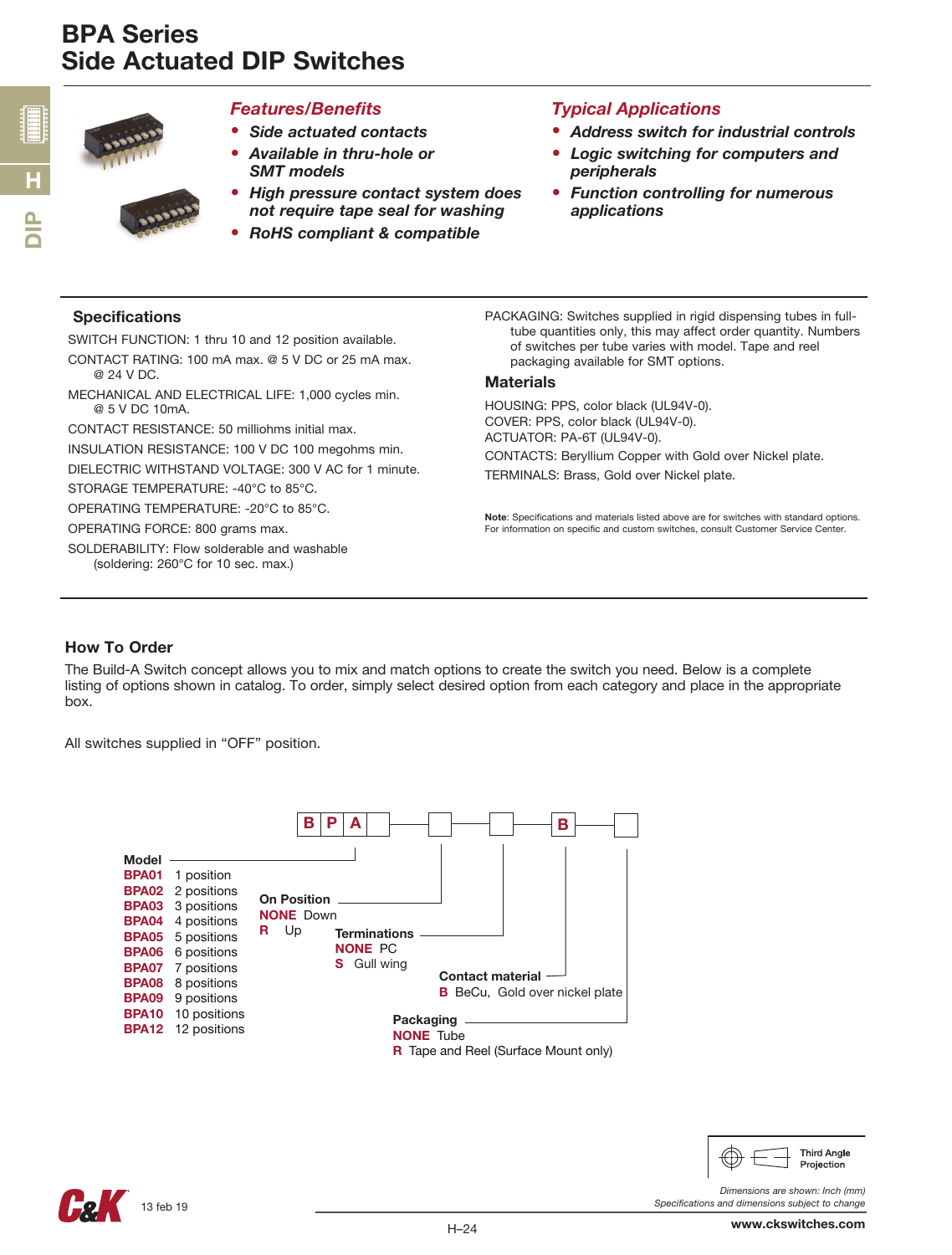# BPA Series Side Actuated DIP Switches

DIP

H

**HEEEE** 











*Dimensions are shown: Inch (mm)*

| <b>ROHS</b><br>PART NUMBER                                                   | NO.<br>POS.    | DIM. 'A'     | DIM. 'B'      |     |  |  |  |  |
|------------------------------------------------------------------------------|----------------|--------------|---------------|-----|--|--|--|--|
| <b>BPA01SB</b>                                                               |                | .176 (4,48)  | N/A           | 100 |  |  |  |  |
| <b>BPA02SB</b>                                                               | $\overline{2}$ | .276(7,0)    | .100(2.54)    | 60  |  |  |  |  |
| <b>BPA03SB</b>                                                               | 3              | .376(9,6)    | .200(5,08)    | 45  |  |  |  |  |
| <b>BPA04SB</b>                                                               | $\overline{4}$ | .476 (12,1)  | .300(7,62)    | 35  |  |  |  |  |
| <b>BPA05SB</b>                                                               | 5              | .575(14,6)   | .400 (10,16)  | 30  |  |  |  |  |
| <b>BPA06SB</b>                                                               | 6              | .677 (17,2)  | .500(12,70)   | 25  |  |  |  |  |
| <b>BPA07SB</b>                                                               | 7              | .776 (19,7)  | .600 (15,24)  | 20  |  |  |  |  |
| <b>BPA08SB</b>                                                               | 8              | .878 (22,3)  | .700 (17,78)  | 20  |  |  |  |  |
| <b>BPA09SB</b>                                                               | 9              | .976 (24,8)  | .800 (20,32)  | 15  |  |  |  |  |
| <b>BPA10SB</b>                                                               | 10             | 1.075 (27,3) | .900 (22,86)  | 15  |  |  |  |  |
| <b>BPA12SB</b>                                                               | 12             | 1.280 (32,5) | 1.100 (27,94) | 14  |  |  |  |  |
| Schematic<br>$O_1O_1O_1O_1O_1O$<br>ტ<br>Φ<br>ტ<br>ტ<br>Μ<br>ტ<br><b>SPST</b> |                |              |               |     |  |  |  |  |
|                                                                              |                |              |               |     |  |  |  |  |

NOTE: Tape and reel packaging available by adding "R" to end of project number.

*Specifications and dimensions subject to change*



0.236 (6,0)

ţ